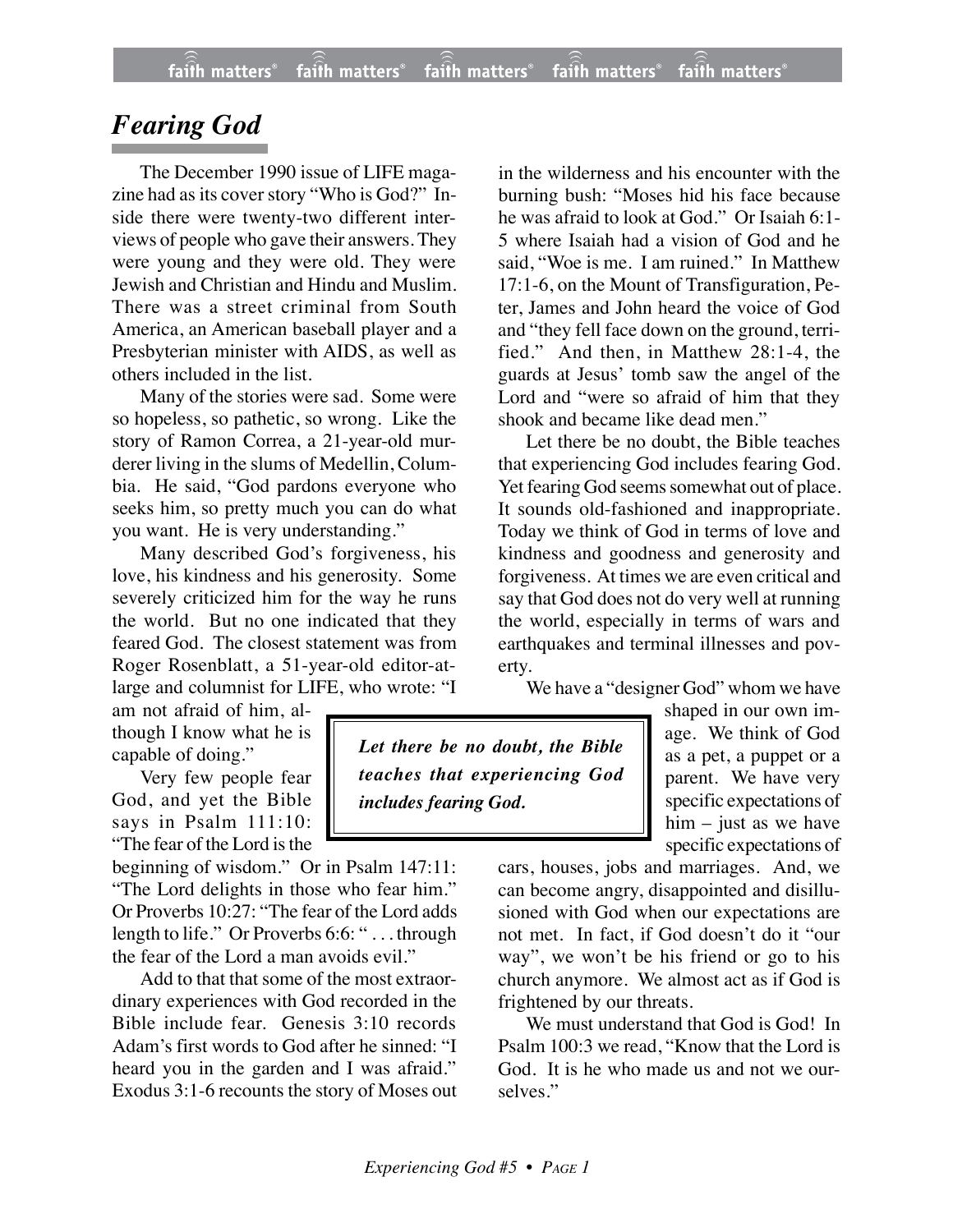God is all-knowing; he is all-powerful; he is absolutely sovereign. He is the "Boss" with a capital "B". He sets the terms. Therefore, fear is not a totally inappropriate response!

But, what does it mean to "fear" God?

Fear means "awe". It used to be that if I used the word "awe" I would have to explain it to those who were young. That is not necessary today because "awesome" is so much a part of every younger person's vocabulary. I talked this week to a second grader who told me that her teacher is "awesome". It is the ultimate compliment for good.

The dictionary definition of "awe" is "the power to inspire dread or fear." "Awe" means the biggest, the best, the most spectacular. "Awe" has to do with that which really impresses us.

On a vacation to Alaska our family drove through Denali National Park on our way from Anchorage to Fairbanks. It was there that we saw Mount McKinley. At 20, 320 feet it is the tallest mountain in North America. It is stunning. Astonishing. It is awesome!

To experience God is awesome. We can't take him in. He is that big. He is that great. We encounter him and we are stunned. We are breathless. We are flabbergasted. We are astonished. We are amazed at this God. There are no words to describe him. We are overwhelmed by his infinite size, his unlimited power, his incredible beauty, his everything.

Never let there be a day that goes by when God becomes ordinary . . . when we take him for granted, when we say, "Oh my God!" over a sales price at K-Mart. Never let there be a moment when we are anything less than awestruck by God!

To experience God we must fear God, and fear means "awe".

But fear means more than that. Fear also means respect. That means always treating someone or something as different and special, and with great care.

I grew up not far from the Atlantic Ocean, and to this day I love the sea. I could look at it for hours. It is never the same. I delight in the smell of salt air. I enjoy riding its waves. It's wonderful! But, I must never treat the ocean that I love routinely, for it also has the power to destroy me.

Years ago, when our older children were quite young, Charleen and the children and I took my father's 20 foot boat out of Florida's Inter-coastal Waterway and into the ocean . . . and I lost sight of land. I was afraid because I know the ocean's size and power and depth and the smallness of the boat on which I traveled and my own weakness and inadequacy. It was the fear of respect. And frankly, I count such fear to be a good thing, especially in a crisis.

Have you ever been aboard a submarine? I have. Several times I have been aboard a submarine that is in the Museum of Science and Industry in Chicago. It is a captured Uboat. I think it is the only submarine that has ever been captured in all of naval history. And I have read Tom Clancy's bestseller, THE HUNT FOR RED OCTOBER. From my visits to the museum and from my reading and the information I have gotten from others, I have learned that there is no wasted space aboard submarines. In fact, they have what is called a "hot bunk" rotation. As I understand it, that means that there are one-third the number of bunks as there are crew members aboard a submarine. When one crew member gets out of a bunk it is somebody else's turn to use that bunk and have it for eight hours, but it is still warm from the body heat of the last person who was there.

In spite of the need for conserving space on a submarine, the captain dines alone in his own private dining room. There is a reason for that. There needs to be respect for a commanding officer when the crisis comes and the depth charges are exploding all around